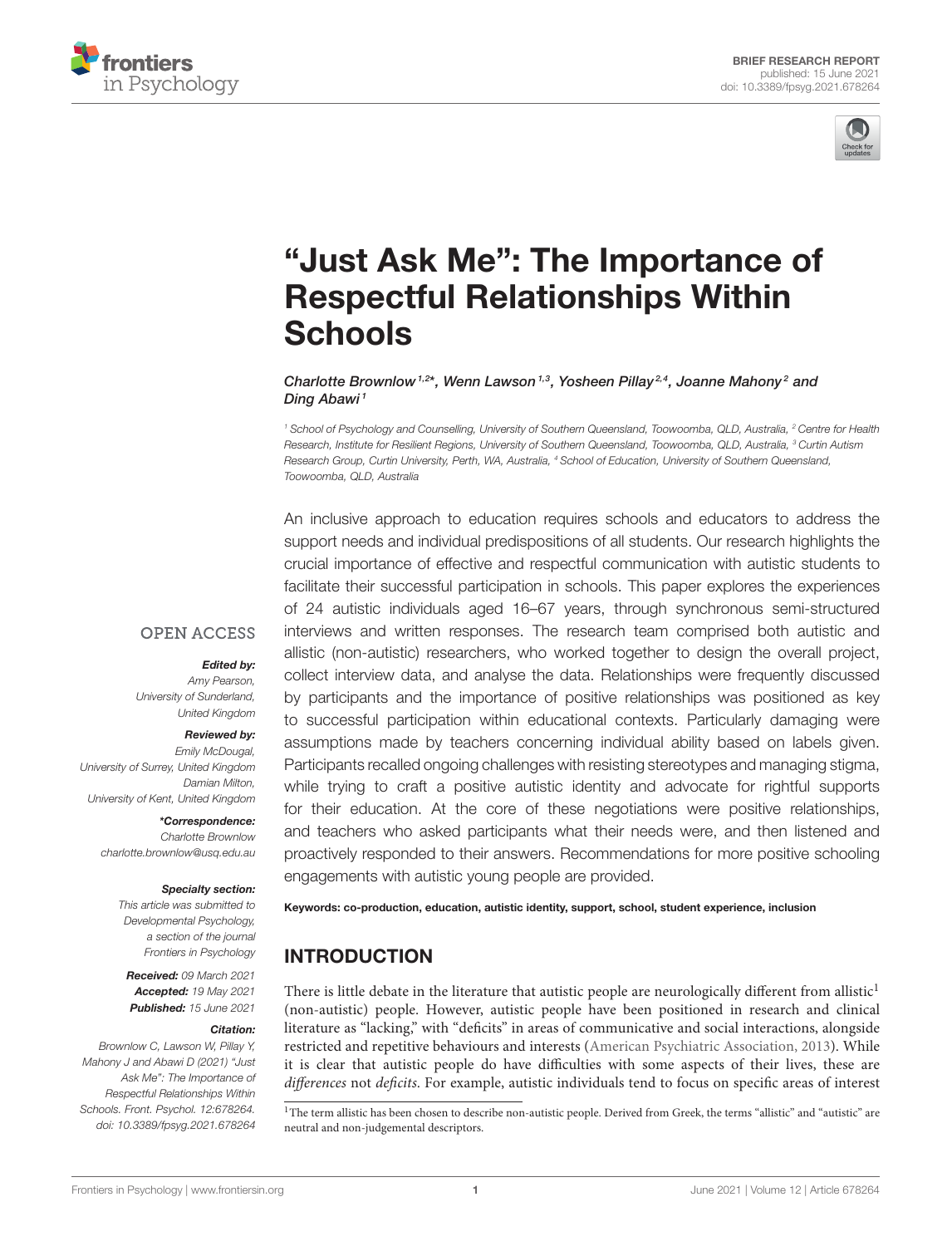much more than allistic individuals, who generally connect to broader, less focussed input from their environment [\(Lawson,](#page-6-1) [2011:](#page-6-1) [Mottron et al., 2006\)](#page-6-2). When individuals diverge from the typical, according to traditional thinking, deficit language is often used, which can lead to increased ableism (see Botha et al., [2021;](#page-6-3) [Bottema-Beutel et al., 2021\)](#page-6-4). Over the past six decades, autism has been considered a "disadvantage" and a "disorder." For example, it is common to read statistics such as "autism is a lifelong condition with estimated annual support costs to Australia potentially exceeding \$7 billion" [\(Synergies Economic Consulting, 2011\)](#page-6-5). Not seen however is any official costing or commentary on the personal, social, and/or economic impact on individuals, families, communities, and the nation of not adequately including or supporting autistic individuals in appropriate ways. For young people, schools are crucial environments in which to flourish both personally and academically. However, autistic young people are frequently met with exclusionary practices, pervasive discrimination, and bullying [\(Humphrey and Symes, 2010;](#page-6-6) [Maïano et al., 2016\)](#page-6-7).

Over the last decade, Australia has seen an increase in individuals recognised as being autistic, with 1 in 52 adolescents aged 13–15 years old identified, and an overall increase of 42% since 2012 [\(Autism Asperger's Advocacy Australia, 2015;](#page-6-8) [Australian Bureau of Statistics, 2018\)](#page-6-9). It is well-documented that autistic students $^2$  $^2$  experience difficulties; less well-known is what supports are required to improve this situation. Traditionally, the emphasis has been on changing the autistic student to fit the school system [\(Lilley, 2014\)](#page-6-10). More recent research suggests that it is more helpful to consider autistic students as different and not deficient, and that communication is the responsibility of all involved [\(Crompton et al., 2020\)](#page-6-11). Within Australian school systems, the push towards inclusive practices exists within formal legislation that differs across, and between, states With higher numbers of autistic individuals being identified, more attention needs to be provided to their supports in various contexts, including education.

An inclusive approach to education requires schools and educators to address individual preferences and support the needs of all students, including those who are autistic [\(Batten,](#page-6-12) [2005;](#page-6-12) [Lynch and Irvine, 2009\)](#page-6-13). According to the Australian Bureau of Statistics [\(2018\)](#page-6-9), 40% of autistic students accessed special tuition, 32% had support from a counsellor or disability support person, and 28% did not receive any support (Australian Bureau of Statistics, [2018\)](#page-6-9). These statistics suggest that currently, autistic students require additional support to engage with and be successful at school, because the existing educational system does not provide adequate support to nurture all young people (Wei et al., [2014\)](#page-6-14). Recent research with educators, parents, specialists, and autistic students explored support to improve educational outcomes for autistic students, found a lack of funding, limited education and training, time, and specialist support as barriers to supporting needs of autistic students [\(Saggers et al., 2016\)](#page-6-15). Interviews with teachers and parents identified that the least supported needs of autistic students in educational settings were social and emotional, followed by behavioural, communication, and sensory needs.

It is therefore crucial that research explores both the barriers and enablers to positive educational experiences. We argue that this research needs to be underpinned by two main concepts:

- 1. An understanding that interactions between autistic and allistic people can be challenging due to inherent differences in neurology, with neither one being better or worse, but both being important aspects of human neurodiversity (see [Singer,](#page-6-16) [1999;](#page-6-16) [Milton, 2012\)](#page-6-17); and
- 2. Not presuming that autistic equals deficient and, therefore, inferior, or that allistic equals acceptable and, therefore, superior.

Informed by the above, the current research sought to understand the school experiences of autistic young people and adults, adopting an abilities framework, i.e., focusing on differences not deficits and working from a presumption of "competence" rather than "incompetence" for each participant. The research team comprised both autistic and allistic researchers, who worked together to design the overall project, collect interview data, analyse the data, and write up the findings.

# METHOD

# Research Design Overview

A central feature of the research design was flexibility to enable participants to contribute to the data in ways that were accessible for them. Participants were able to contribute to an individual semi-structured interview, provide a written account, or engage in a text-based individual interview. Nineteen participants chose a semi-structured interview which was conducted either via Zoom or in person with a member of the research team, five participants chose to contribute via a written account and no participants elected to provide a textbased interview. A clear interview protocol was developed, that included prompt suggestions for interviewers (see **[Appendix](#page-7-0)**). We were particularly interested in educational experiences within schools so we were looking for participants to share their experiences of what they found helpful in supporting their education and also elements that proved to be challenging for them. As such, the interview focused around seven primary open ended questions. However, given the semi-structured design, interviewers responded to participant answers flexibly and asked additional follow up questions where considered appropriate in order to capture fuller understandings of participants' experiences.

# Recruitment

Following approval from the host university's Human Research Ethics Committee, an advertisement for the research was circulated via social media calling for participants. Interested individuals contacted a member of the team and were forwarded further information. This informed them of the study's requirements, participation options, participation incentives, and dissemination of study findings. Participants were then sent a consent form, with those 16–18 years sent an assent form

<span id="page-1-0"></span> $2$ The term "students" throughout the paper refers to individuals who are in school environments including primary, middle, and high school.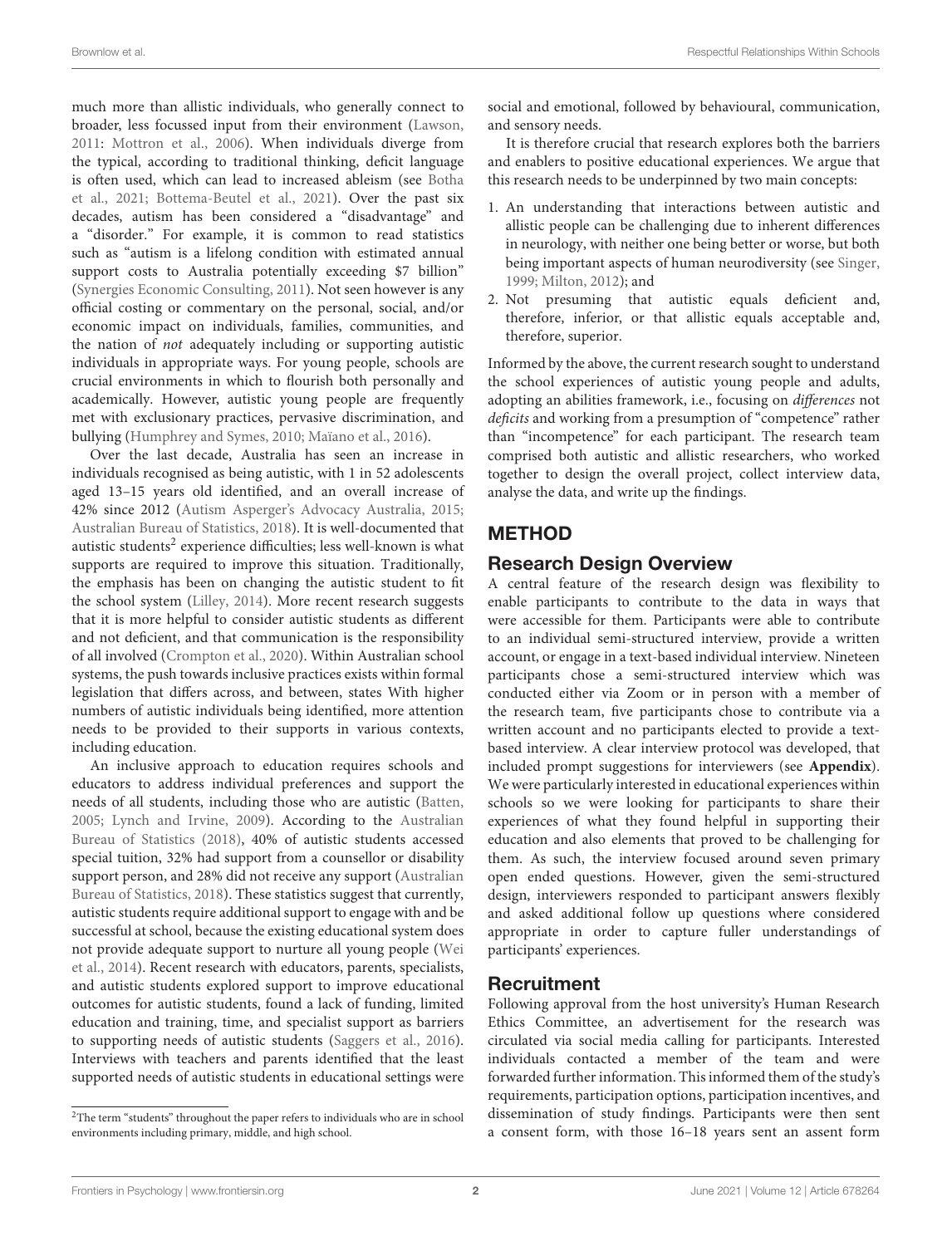and a consent form for parents to complete. On receipt of a signed consent form, a mutually agreeable time for interview, either face-to-face or via Zoom, was arranged. Participants electing to make a written submission sent these to a member of the research team within a time frame convenient to them. Following the interview, all participants were sent a \$30 electronic gift card as acknowledgement of their contribution. All interview recordings were professionally transcribed verbatim, and participants created a pseudonym for use in reporting of findings.

### **Participants**

Twenty-four participants elected to contribute to the research. Participants were required to identify as autistic, be over 16 years of age, and be willing to share their experience of the Australian education system with the research team. Participants were not required to have a formal clinical diagnosis. This reflects the position of the research team in understanding autism as a core part of identity and also in recognition of the systemic barriers to seeking and acquiring a formal diagnosis, including availability of clinicians and financial constraints. The research team elected to interview a large participant sample so diverse experiences of educational contexts were captured (see **[Table 1](#page-3-0)**).

Participants ranged from 16 to 67 years and had attended school in Australia. Participants had experiences with a range of school environments including mainstream state school, mainstream Catholic school, travelling teacher education, and specialist schools.

# Approach to Data Analysis

The research team adopted a reflexive framework for thematic analysis as outlined by [Braun and Clarke \(2006,](#page-6-18) [2019\)](#page-6-19), drawing on [Willig's \(2013\)](#page-6-20) concept of "empathic" interpretations of the data. An open and reflexive approach to inductive analysis was therefore adopted rather than the development of an apriori coding framework. This allowed for the experiences of the individual participants to be considered in their entirety rather than prioritising particular narratives. Following verbatim transcription, each interview or written response was coded individually by the whole research team. Individual coding was discussed by all researchers and then broader themes were extrapolated. The broader themes were then discussed by the whole team, with agreement being reached concerning themes to be prioritised. The prioritised themes were then drafted by the first author, with finalisation of thematic selection discussed and amended by the entire team.

# FINDINGS

Three themes from the findings are prioritised for discussion in this paper. These are Avoiding assumptions of ability: The need for effective communication; The dangers of stereotypes, stigma, and judgements; Fostering skills of advocacy. The key themes are shown in **[Table 2](#page-4-0)**.

Several participants reported quite different experiences across primary and high school contexts, with a common report of increased challenges at high school compounded by increased experiences of stigma and negative perceptions of autistic differences. Relationships were frequently discussed by participants and the importance of positive relationships was positioned as key to successful participation within educational contexts. Particularly damaging were assumptions made by teachers concerning individual ability based on participant labels. Participants recalled ongoing challenges with resisting stereotypes and managing stigma, while trying to craft a positive autistic identity and advocate for rightful supports for their education. At the core of these negotiations were positive relationships and teachers who asked participants about their needs and listened and proactively responded to their answers. The following themes are proposed to capture the key elements underpinning the participants' reported experiences of schooling. At the core of these themes are the relationships that are built between students and their teachers and peers.

# Theme 1: Avoiding Assumptions of Ability: The Need for Effective Communication

Several of the participants recalled instances where teachers had made assumptions about their abilities and needs without asking the students. Sometimes participants reported that teachers seemed to believe they were an autism expert based on their previous experience of teaching an autistic student. Aliya sums up the need for open communication when recounting her experiences at school:

So the big one was asking me. What I found out was they only did what they heard or had written and they wouldn't ask me how that made me feel or what would help me. . . So there were times when it's like if you just asked me, I could clarify things. . . if the teachers and students had asked me questions of what they were unsure of, that would have helped me a lot because it meant that they were interested and they wanted to help. . . So not checking on me, not asking questions and then having a belief and false facts already implemented. Aliya, 23 years.

The lack of communication frequently meant that decisions were made at higher levels, with students being informed about decisions rather than being included in discussions. This held the expectation that they would follow whatever had been decided. For example:

So basically, what I felt was that they expected me to trust that they had my interest at heart, that they weren't trying to annoy me, but they were trying to be helpful. But they were also telling me that you can't say that or talk to us like that, because it makes—we feel as though you're getting angry at us, criticising us. Basically, they're expecting me to give them the benefit of the doubt, but I don't think they were giving that to me. I think if there's going to be trust... expectations have to be equal on both sides... It felt like I was expected to do all the work, express myself perfectly and also trust everyone and never think bad thoughts, ill of them, never mistrust them. . . I think students disengage when they feel like school is against them. Jack, 25 years.

For students like Jack this meant that he felt communication was one-way, directed at him rather than with him, with expectations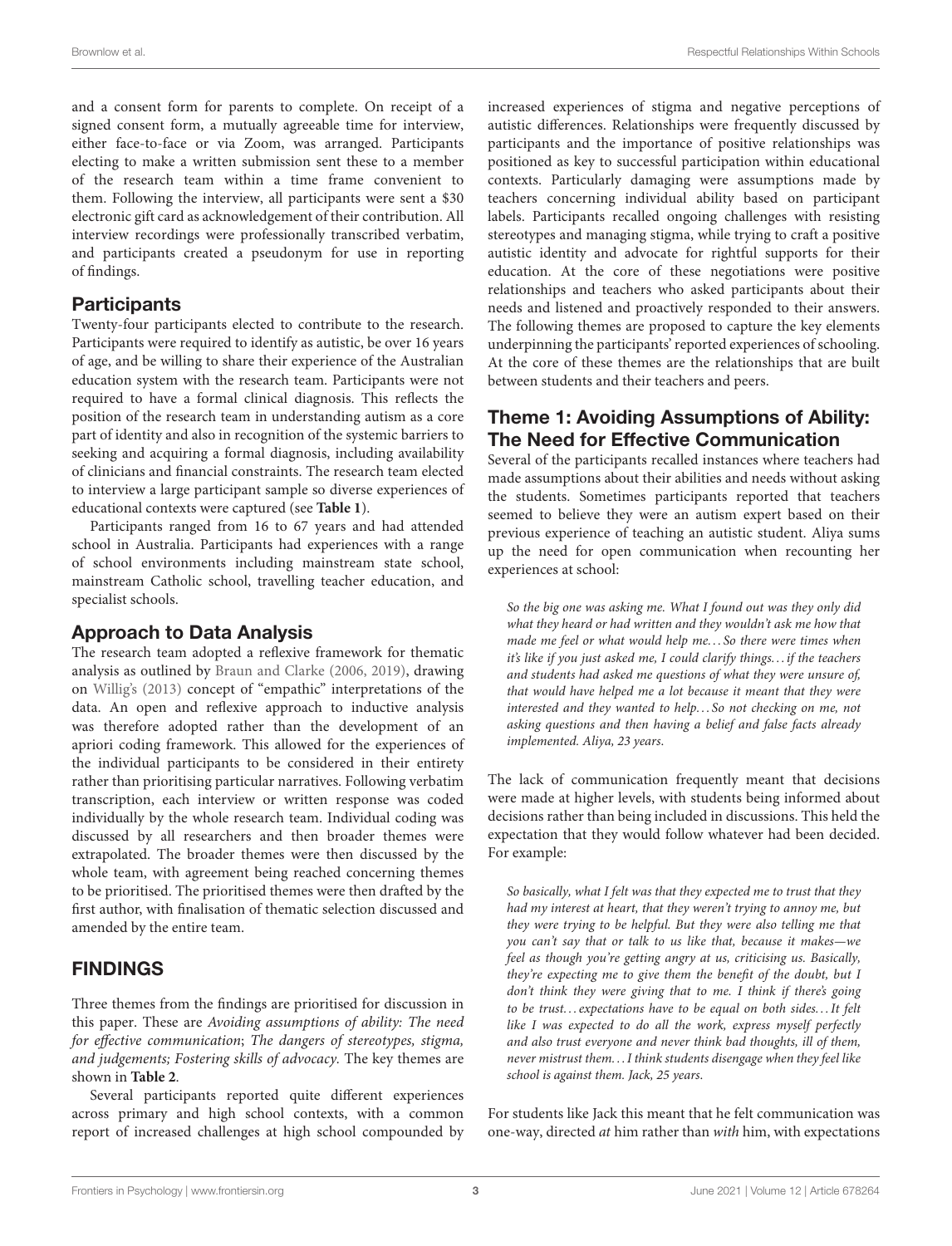#### <span id="page-3-0"></span>TABLE 1 | Summary of participants.

| Participant* | Age       | Age of formal<br>identification | Response type | <b>Education state</b> | Type of school                         |
|--------------|-----------|---------------------------------|---------------|------------------------|----------------------------------------|
| Aliya        | 23        | Primary school                  | Interview     | <b>VIC</b>             | State; Private                         |
| Annie        | 44        | 43                              | Interview     | UK; VIC                | State; Home school; Travelling teacher |
| Bellae       | 18        | 15                              | Written       | QLD                    | Private                                |
| Bobby        | 17        | Primary school                  | Interview     | QLD                    | Catholic; State                        |
| Cassie       | 41        | 37                              | Written       | NT; NSW                | State; Catholic                        |
| Damian       | Early 30s | Late teens/early 20s            | Interview     | QLD                    | State                                  |
| Dave         | 27        | 3                               | Interview     | <b>VIC</b>             | Special school                         |
| Dianne       | 41        | 37                              | Interview     | VIC; QLD               | State                                  |
| Ella         | 16        | Primary school                  | Interview     | QLD                    | State                                  |
| Freya        | 19        | 3                               | Interview     | <b>VIC</b>             | State                                  |
| Gayle        | 35        | Self-identified in<br>adulthood | Interview     | <b>VIC</b>             | State                                  |
| Helen        | 19        | 10                              | Interview     | <b>VIC</b>             | State                                  |
| HY.          | 22        | 3                               | Written       | <b>VIC</b>             | Special school; State                  |
| Jack         | 25        | 11                              | Interview     | <b>VIC</b>             | Catholic; State                        |
| Jacob        | 28        | 3                               | Written       | <b>TAS</b>             | State                                  |
| Jane         | 46        | 44                              | Interview     | <b>VIC</b>             | Progressive kindergarten; Private      |
| Jimmy        | 32        | $\overline{7}$                  | Interview     | <b>VIC</b>             | Catholic                               |
| Johnny       | 16        | Before primary school           | Interview     | QLD                    | State                                  |
| Kate         | 19        | 12                              | Interview     | <b>NSW</b>             | State; Catholic                        |
| Kwamay       | 43        | 39                              | Interview     | <b>VIC</b>             | State                                  |
| Max          | 31        | 18/19                           | Interview     | <b>VIC</b>             | State                                  |
| Pete         | 67        | Not provided                    | Written       | <b>VIC</b>             | State                                  |
| Sam          | 25        | 21                              | Interview     | <b>TAS</b>             | State                                  |
| Shannon      | 19        | 3                               | Interview     | <b>VIC</b>             | State                                  |

\**All names are pseudonyms.*

that he would unquestioningly follow what had been agreed without his input or consent.

When teachers did communicate with students, it was also considered crucial to consider the impact of the words used. Part of this was the need to engage in more discrete communications. For example:

I think that there were times when I was singled out and things were said to me in front of other kids that probably could have been saved for a quiet moment or not been bothered to be dealt with at all. Kwamay 43 years.

Similarly, the importance of carefully constructed written communications was also highlighted. For example:

I look at my reports and a lot of reports talk about me being interrupting, me speaking out of turn, me talking when not spoken to and being an obstructive person. But they also talk about not trying hard enough, not putting in my best effort and giving up. . . maybe my mum shouldn't have let me read my reports and just sort of congratulated me that I was doing the best I could. But we did talk them through, and my mum would say, I know you're doing your best, and I know it's hard, and that was great validation and mum really helped with my self-esteem. But the damage is

already done to some degree because that person thinks I'm not trying hard. Annie, 44 years.

Instead of negative communications such as the examples above, participants argued that more positive and respectful communications that can promote positive relationships were needed. Jane provided the following example:

I shot up the reading groups and my Grade 2 teacher said to me, look, I'd like to put you up into the top reading group but it's getting a bit full and I need the reading groups to have roughly even numbers. So, let me tell you that you are ready to move into the pink group but you're staying in the red group. . . I could accept that because she talked to me like a reasonable adult. She treated me like a sensible person, and it was a perfectly reasonable excuse. I knew there couldn't be 12 people in the pink group when there were 22 people in the class. Jane, 46 years.

Jane's example demonstrates that clear communication that is positive and validating for the individual, while still managing the mechanics of a busy classroom, is possible if teachers believe in its importance, prioritise its use, and have the necessary skills. The second element that was central to positive relationships was the suspension of stereotypes and judgements that lead to stigma.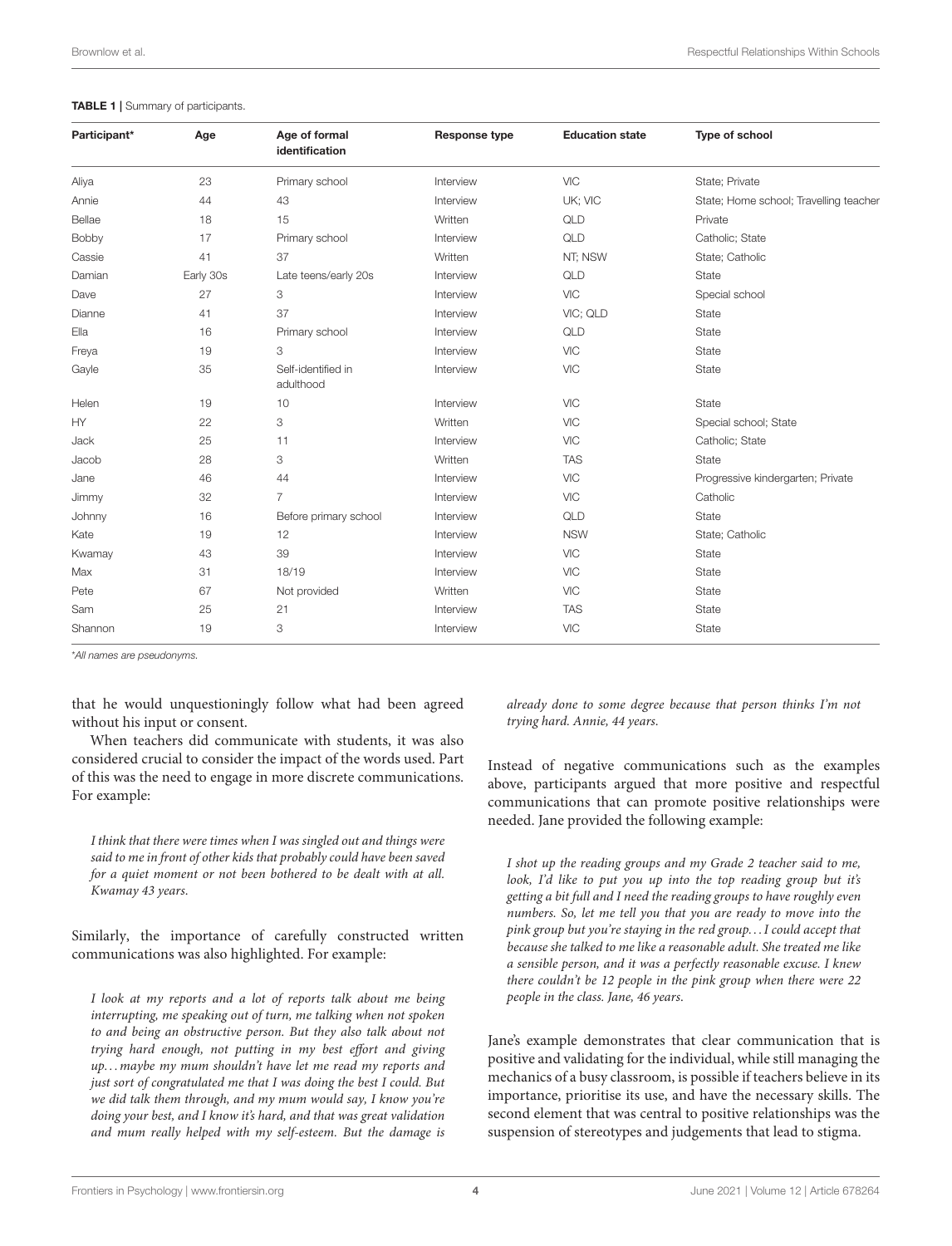#### <span id="page-4-0"></span>TABLE 2 | Thematic summary and definition.

| <b>Main theme</b>                                                                 | <b>Thematic summary</b>                                                                                                                                                                                                                           | Example quote                                                                                                                               |
|-----------------------------------------------------------------------------------|---------------------------------------------------------------------------------------------------------------------------------------------------------------------------------------------------------------------------------------------------|---------------------------------------------------------------------------------------------------------------------------------------------|
| Avoiding<br>assumptions of<br>ability: The need<br>for effective<br>communication | This theme reflected the<br>ongoing challenge of effective<br>and respectful communication<br>between teachers and their<br>autistic students. Through<br>clear two-way communication<br>misassumptions concerning<br>abilities could be avoided. | "So there were<br>times when it's like if<br>you just asked me, I<br>could clarify things"                                                  |
| The dangers of<br>stereotypes,<br>stigma, and<br>judgements                       | This theme reflected the impact<br>of misassumptions on autistic<br>individuals and the negative<br>impacts that stereotypes can<br>have on individuals.                                                                                          | "they treated me as<br>someone with a label.<br>They treated me as if<br>Lcouldn't do<br>anything"                                          |
| Fostering skills<br>of advocacy                                                   | This theme reflected the<br>importance of fostering<br>advocacy skills and allowing an<br>individual to claim a positive<br>autistic identity.                                                                                                    | " I realised that<br>being different was a<br>really amazing thing<br>to be because I was<br>already different<br>before I was<br>labelled" |

# Theme 2: The Dangers of Stereotypes, Stigma, and Judgements

Participants reported several instances of presumptions about their abilities by others in their reflections on school. For some, the assumptions that accompanied their diagnostic label/s overshadowed the reality of the individual's abilities and strengths. For example:

For some time I wasn't even able to use proper scissors because they thought I would cut myself and stuff like that. That was mostly substitute teachers or teachers who didn't really understand. But yeah, the label kind of got in the way of some of that. . . They kind of knew I was different. They kind of knew I had a label. So in such, they treated me as someone with a label. They treated me as if I couldn't do anything. Aliya, 23 years.

These assumptions often reflected what was perceived to be a rigid system, where understanding of difference and diversity was limited. Such assumptions sometimes involved an incorrect notion of an autistic person's nature, while at other times an inappropriate use of language and stereotyping of a child's abilities. For example:

It's like, well, females, you can't be autistic. It was a male thing. If they ever heard of females on the spectrum it was always they're shy, they don't talk to people. They don't like being around other people. They won't speak to you. Most of them are non-verbal. They're not outgoing, they're not boisterous. They won't be able to process things. . . So it was kind of like the total opposite of what I was. . . I wasn't really treated like another person. I was treated very carefully. Aliya, 23 years.

There was a time in a class where I, for whatever reason, a frustration was building up over feeling like I was being patronised, by students in the class, teachers. I'm sure they wanted to be helpful, but what I received was they thought that I was incompetent I suppose, I need to be walked through everything and couldn't do things by myself. Jack, 25 years

I was at Year 12 camp. I was eating outside because it was too loud. This lady comes up to me, hellooo. Are you eating out—why are you talking to me so slow? I think the issue was. . . people don't seem to understand that autistic children become autistic adults. It's not like you grow out of it. Kate, 19 years.

With assumptions comes stigma, and most participants reflected on feeling stigmatised at times during their schooling, sometimes leading to bullying.

There was a definite kind of stigma, because it was like there was no complexity around the designation, it was just "special kid." Damian, 30 years.

Negative experiences were not confined to stereotyping and stigma; they were also an issue when advocating for supports within the school system. Several participants chose to act as if they were allistic, but found this an exhausting act to maintain, and one that many said should not be required of individuals also managing the social and academic challenges that all students encounter within schools.

At first, there wasn't a lot of accommodation... that was mostly because of me; I didn't really want to talk about having a diagnosis. . . the counsellors in my primary school, kind of made me feel like it was something to be ashamed of. That I just couldn't tell people. It was like a horrible secret. Essentially, I just muscled through it and acted like I was neurotypical, for 3 or 4 years. Eventually, I just caved and couldn't do it anymore. Kate, 19 years.

What is clear from these quotes is that the pretence of "normality" is the underpinning, yet unstated, concept on which school culture is based, with those unable to enact this explicitly singled out as different.

# Theme 3: Fostering Skills of Advocacy

Many of the participants, who were now adults, reflected on their time in school and the shifts that they have subsequently made towards positively claiming their autistic identity. Dave, however, reflects on the powerless position that students can find themselves in within educational contexts, which needs to be challenged in order to achieve advocacy:

I mean pretty much everyone was powerless so, yeah, we couldn'twe really had to do everything as asked. . . Because actually I would have loved to have a lot more choice but unfortunately they really just wanted us to do this and that, and this and that, as the way they wanted us to do things. Dave, 27 years.

For some, high school was the time that they began to positively take ownership of their label and positively embed this within their identity. For example:

Well I think by the time I was in high school the Asperger's label was really, really something I'd embraced. . . something I liked talking about, it's something I was very comfortable identifying with. I think I was aware that some people on the spectrum didn't like a label,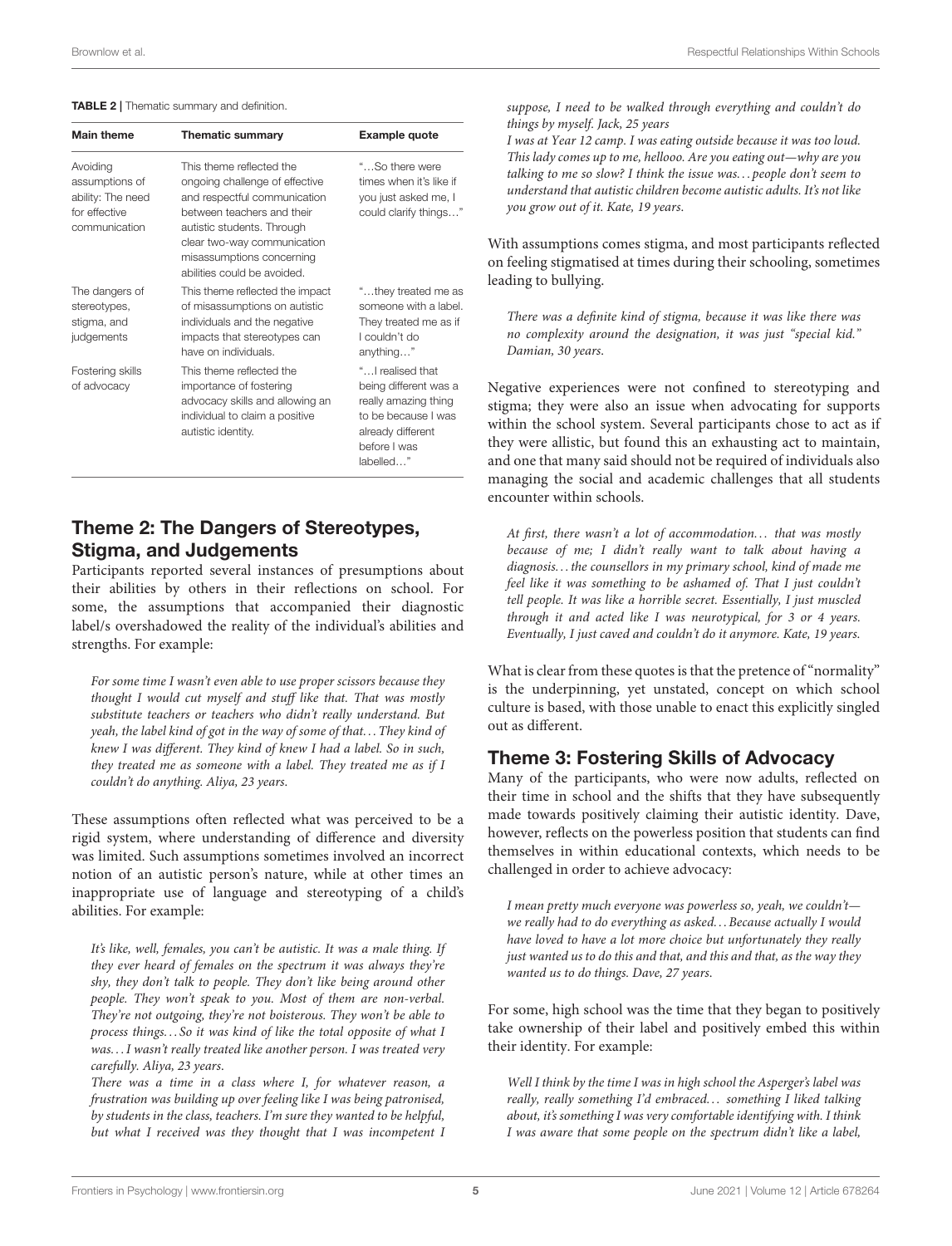didn't like labels. But for me I think it was something I needed to make it concrete, to make it feel real. Jack, 25 years.

The culture of the school and the position set by school leadership was, however, seen as central in facilitating this positive identity formation. Also, the school's willingness to promote and encourage self-advocacy programs had important impacts on individuals. For example:

So we were encouraged to speak out if there was something that we were unsure of, and then they'd make changes... I was encouraged to be part of leadership boards, attend leadership training and things to foster self-advocacy skills. . . I used to be really uncomfortable reaching out when an issue arose. But now I feel a lot more comfortable and I know what to do if there's a situation that requires me to advocate. Freya, 19 years.

It wasn't until I got older when I realised that it was a lot of just selftalk. The fact is that it was okay to be different. I started to see myself a little differently. It wasn't until Year 12 when I was introduced to the ICAN program that I realised that being different was a really amazing thing to be because I was already different before I was labelled. Aliya, 23 years.

Most participants, when reflecting on their experiences in school, spoke of being framed by others' assumptions of their abilities based on the label/s given to them. For some, the claiming of their labels as integral parts of their positive self-identity was delayed but, for others, it was actively facilitated by schools through introduction to peer mentoring programs such as those run by the ICAN network (see: [https://icannetwork.online/\)](https://icannetwork.online/). The role of peers in providing positive models for young people has attracted increased attention in recent years. Participants contributing to our research who had participated in such programs, repeatedly reflected on the positive outcomes they gained from this mentoring. However, while largely positive moves in self-identity were made during the latter years at school, the general experience of the school environment for some remained a challenge.

# **DISCUSSION**

The three core themes presented in this paper reflected the experiences reported by the participants in their communicative interactions with teachers and peers and the damaging effects of assumptions, stigma, and stereotypes about both them as individuals and autistic people more broadly. While participants shared their stories of both positive and negative encounters within school and the effects that these had on them as individuals and their identities, those who had left school also provided reflections of the effects of these post formal schooling. While some participants reported very negative experiences at school, with their competence continually being questioned by peers, teachers, and the broader system, all reported their current situation as being more positive, reflecting the importance of the nurturing of advocacy skills and positive identity development for young people. Many who were told they were not academic enough to complete an academic high school pathway are now at university studying for a range of degrees. Some are researchers, some are teachers, and some have taken a more applied pathway via the Australian further education college system (TAFE). All participants were passionate about the need to support autistic young people still at school, and some had taken on mentorship roles to provide autistic role models for young people.

A core facilitator for enabling positive educational experiences was the establishment of positive relationships and respectful communication between teachers and students (Theme 1). Effective communication was considered a two-way process, with the need for teachers and others to suspend some of their previous assumptions concerning the capabilities of autistic people, and listen and respond to students as individuals according to the needs for support articulated by them. Key barriers to positive educational engagement that were reported by the participants included negative stereotypes and assumptions about the capabilities of individuals, and not creating a safe space for students to identify, communicate, and/or access appropriate supports, as reflected in Theme 2. Theme 3 outlined the need to create an environment within which self-advocacy skills could flourish. Such an environment is unlikely to be successful without a critical reflection on previously held attitudes and beliefs concerning the abilities of autistic people. For such changes in thinking to occur, positive relationships are likely to be key in effectively supporting autistic students within the classroom. Autistic students should not be pre-judged by their label and educators need to proactively ask, listen, and respond to autistic students and the experiences they have to share.

In summary, this research has highlighted some of the key challenges encountered by autistic students within schools. We hope that future research, using a strengths-based approach that acknowledges differences rather than deficits, will investigate further ways of improving the school experience for autistic students. Based on the three key themes identified in our research, we recommend the following points as positive ways forward within schools in creating supportive and inclusive classrooms:

- Prioritise relationships with autistic students;
- Proactively ask, listen, and respond to autistic students and the experiences they have to share**;**
- Create a safe environment that facilitates conversations, understanding of students' needs, and offers meaningful choices to students;
- Presume competence;
- Remember that every autistic person is different—don't make assumptions based on a label.

# DATA AVAILABILITY STATEMENT

The raw data supporting the conclusions of this article will be made available by the authors, without undue reservation.

# ETHICS STATEMENT

This study involving human participants was reviewed and approved by the Human Research Ethics Committee,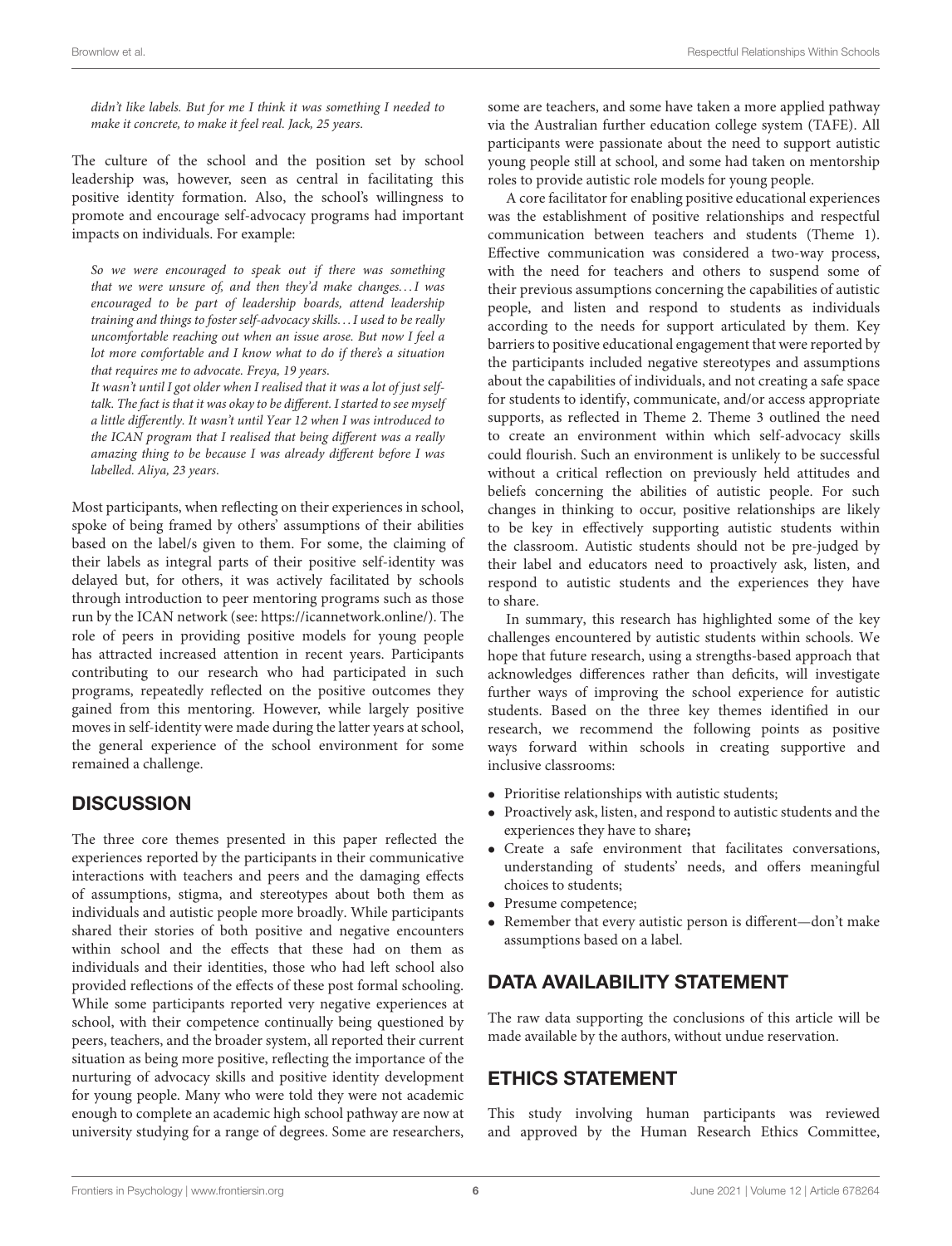University of Southern Queensland. Written informed consent to participate in this study was provided by the participant/participants' legal guardian/next of kin.

# AUTHOR CONTRIBUTIONS

CB, WL, and YP wrote the first draft of the manuscript and JM and DA refined and edited. All authors contributed to the design, data collection, and analysis for this paper.

# **REFERENCES**

- <span id="page-6-0"></span>American Psychiatric Association (2013). Diagnostic and Statistical Manual of Mental Disorders, 5th Edn. doi: [10.1176/appi.books.9780890425596](https://doi.org/10.1176/appi.books.9780890425596)
- <span id="page-6-9"></span>Australian Bureau of Statistics (2018). Disability, Ageing and Carers, Australia: Summary of Findings. Available online at: [www.abs.gov.au/statistics/health/disability/disability-ageing-and-carers](http://www.abs.gov.au/statistics/health/disability/disability-ageing-and-carers-australia-summary-findings/latest-release)australia-summary-findings/latest-release (accessed March 5, 2021).
- <span id="page-6-8"></span>Autism Asperger's Advocacy Australia (2015). Autism Prevalence in Australia 2015. Available online at:<http://www.a4.org.au> (accessed April 23, 2021).
- <span id="page-6-12"></span>Batten, A. (2005). Inclusion and the autism spectrum. Improv. Sch. 8, 93–95. doi: [10.1177/1365480205049341](https://doi.org/10.1177/1365480205049341)
- <span id="page-6-3"></span>Botha, M., Hanlon, J., and Williams, G. L. (2021). Does language matter? identityfirst versus person-first language use in autism research: a response to Vivanti. J. Autism Dev. Disord. doi: [10.1007/s10803-020-04858-w.](https://doi.org/10.1007/s10803-020-04858-w) [Epub ahead of print].
- <span id="page-6-4"></span>Bottema-Beutel, K., Kapp, S. K., Lester, J. N., Sasson, N., J., and Hand, B. N. (2021). Avoiding ableist language: suggestions for autism researchers. Autism Adulthood 3, 18–29. doi: [10.1089/aut.2020.0014](https://doi.org/10.1089/aut.2020.0014)
- <span id="page-6-18"></span>Braun, V., and Clarke, V. (2006). Using thematic analysis in psychology. Qual. Res. Psychol. 3, 77–101. doi: [10.1191/1478088706qp063oa](https://doi.org/10.1191/1478088706qp063oa)
- <span id="page-6-19"></span>Braun, V., and Clarke, V. (2019). Reflecting on reflexive thematic analysis. Qual. Res. Sport Exerc. Health 11, 589–597. doi: [10.1080/2159676X.2019.1628806](https://doi.org/10.1080/2159676X.2019.1628806)
- <span id="page-6-11"></span>Crompton, C. J., Ropar, D., Evans-Williams, C. V. M., Flynn, E. G., and Fletcher-Watson, S. (2020). Autistic peer-to-peer information transfer is highly effective. Autism 24, 1704–1712. doi: [10.1177/1362361320919286](https://doi.org/10.1177/1362361320919286)
- <span id="page-6-6"></span>Humphrey, N., and Symes, W. (2010). Perceptions of social support and experience of bullying among pupils with autistic spectrum disorders in mainstream secondary schools. Eur. J. Spec. Needs Educ. 25, 77–91. doi: [10.1080/08856250903450855](https://doi.org/10.1080/08856250903450855)
- <span id="page-6-1"></span>Lawson, W. (2011). The Passionate Mind: How Individuals With Autism Learn. London: Jessica Kingsley Press.
- <span id="page-6-10"></span>Lilley, R. (2014). Trading places: autism inclusion disorder and school change. Int. J. Incl. Educ. 19, 379–396. doi: [10.1080/13603116.2014.935813](https://doi.org/10.1080/13603116.2014.935813)
- <span id="page-6-13"></span>Lynch, S. L., and Irvine, A. N. (2009). Inclusive education and best practice for children with autism spectrum disorder: an integrated approach. Int. J. Incl. Educ. 13, 1–15. doi: [10.1080/13603110802475518](https://doi.org/10.1080/13603110802475518)
- <span id="page-6-7"></span>Maïano, C., Normand, C. L., Salvas, M.-C., Moullec, G., and Aimé, A. (2016). Prevalence of school bullying among youth with autism spectrum

### FUNDING

The research contributing to this paper was funded by Positive Partnerships and supported by the University of Southern Queensland.

# ACKNOWLEDGMENTS

The authors would like to acknowledge all of the participants who generously gave their time in recounting their experiences at school.

disorders: a systematic review and meta-analysis. Autism Res. 9, 601–615. doi: [10.1002/aur.1568](https://doi.org/10.1002/aur.1568)

- <span id="page-6-17"></span>Milton, D. (2012). On the ontological status of autism: the "double empathy problem." Disabil. Soc. [27, 883–887. doi: 10.1080/09687599.2012.](https://doi.org/10.1080/09687599.2012.710008) 710008
- <span id="page-6-2"></span>Mottron, L., Dawson, M., Soulières, I., Hubert, B., and Burack, J. (2006). Enhanced perceptual functioning in autism: an update, and eight principles of autistic perception. J. Autism Dev. Disord. [36, 27–43. doi: 10.1007/s10803-005-](https://doi.org/10.1007/s10803-005-0040-7) 0040-7
- <span id="page-6-15"></span>Saggers, B., Carrington, S., and Harper-Hill, K. (2016). The Australian Cooperative Research Centre for Living with Autism (Autism CRC): supporting improved educational outcomes for students on the autism spectrum. CAISE Rev. 4, 66–85. doi: [10.12796/caise-review.2016V4.004](https://doi.org/10.12796/caise-review.2016V4.004)
- <span id="page-6-16"></span>Singer, J. (1999). "Why can't you be normal for once in your life? from a "problem with no name" to the emergence of a new category of difference," in Disability Discourse, eds M. Corker and S. French (Buckingham: Open UP), 59–67.
- <span id="page-6-5"></span>Synergies Economic Consulting (2011). Economic costs of Autism Spectrum Disorder in Australia. Available online at: [https://www.synergies.com.au/](https://www.synergies.com.au/reports/economic-costs-of-autism-spectrum-disorder-in-australia/) [reports/economic-costs-of-autism-spectrum-disorder-in-australia/](https://www.synergies.com.au/reports/economic-costs-of-autism-spectrum-disorder-in-australia/) (accessed March 5, 2021).
- <span id="page-6-14"></span>Wei, X., Wagner, M., Christiano, E. R. A., Shattuck, P., and Yu, J. W. (2014). Special education services received by students with Autism Spectrum Disorders from preschool through high school. J. Spec. Educ. 48, 167–179. doi: [10.1177/0022466913483576](https://doi.org/10.1177/0022466913483576)
- <span id="page-6-20"></span>Willig, C. (2013). Introducing Qualitative Research in Psychology. Maidenhead: Open University Press.

**Conflict of Interest:** The authors declare that the research was conducted in the absence of any commercial or financial relationships that could be construed as a potential conflict of interest.

Copyright © 2021 Brownlow, Lawson, Pillay, Mahony and Abawi. This is an openaccess article distributed under the terms of the [Creative Commons Attribution](http://creativecommons.org/licenses/by/4.0/) [License \(CC BY\).](http://creativecommons.org/licenses/by/4.0/) The use, distribution or reproduction in other forums is permitted, provided the original author(s) and the copyright owner(s) are credited and that the original publication in this journal is cited, in accordance with accepted academic practice. No use, distribution or reproduction is permitted which does not comply with these terms.